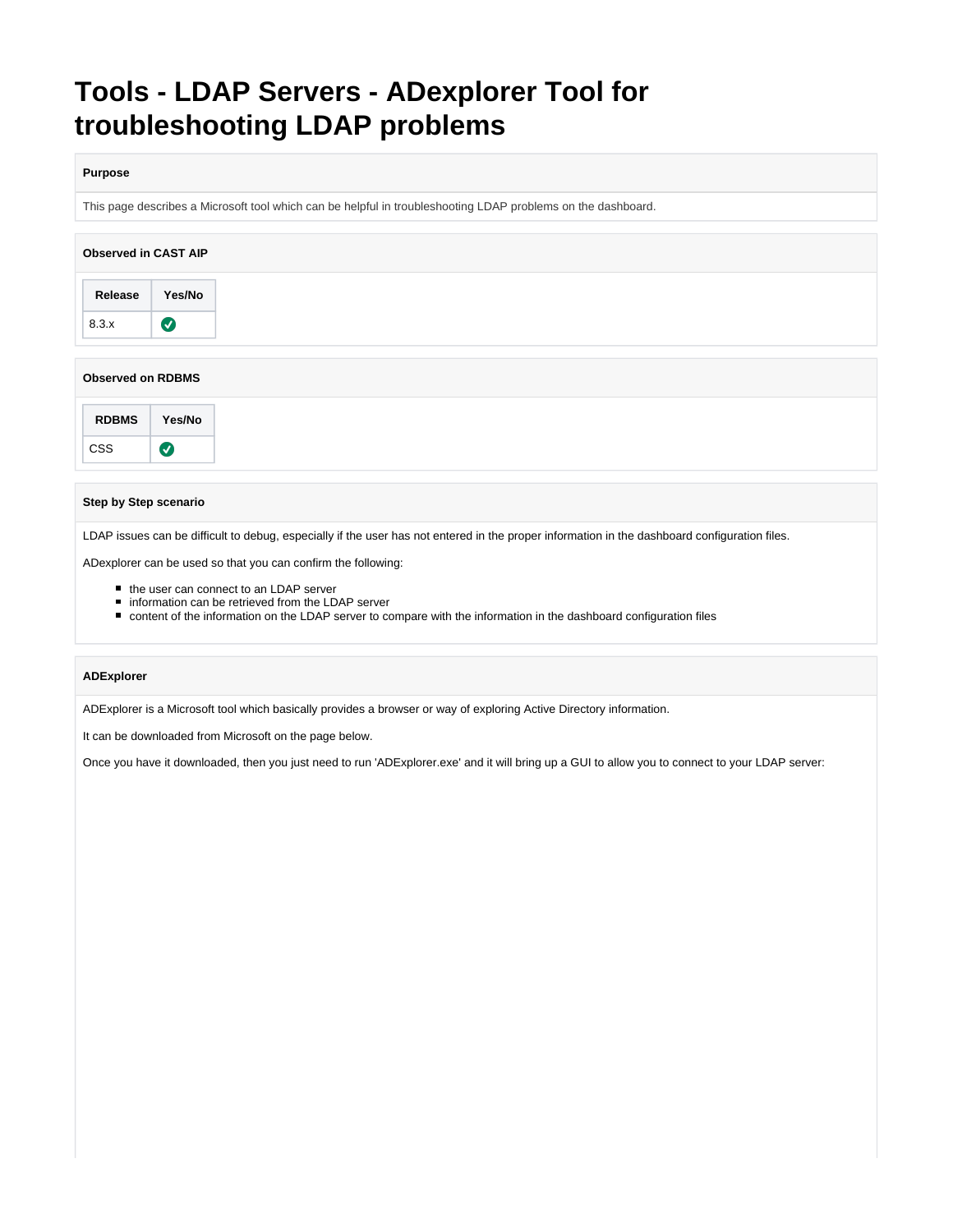| Connect to Active Directory                                                                                                                     |                                                                                                                                                                    |  |  |  |  |  |  |  |  |
|-------------------------------------------------------------------------------------------------------------------------------------------------|--------------------------------------------------------------------------------------------------------------------------------------------------------------------|--|--|--|--|--|--|--|--|
|                                                                                                                                                 | ightharpoonup for an Active Directory database to which you<br>want to connect. If you previously saved a connection, you<br>do not need to enter a database name. |  |  |  |  |  |  |  |  |
| Connect to:                                                                                                                                     | servername:389                                                                                                                                                     |  |  |  |  |  |  |  |  |
| User:                                                                                                                                           | username                                                                                                                                                           |  |  |  |  |  |  |  |  |
| Password:                                                                                                                                       |                                                                                                                                                                    |  |  |  |  |  |  |  |  |
| Enter the path of a previous snapshot to load.                                                                                                  |                                                                                                                                                                    |  |  |  |  |  |  |  |  |
| Path:                                                                                                                                           |                                                                                                                                                                    |  |  |  |  |  |  |  |  |
| If you want to save this connection for future use, select Save<br>this connection, and then enter a name for the saved<br>Save this connection |                                                                                                                                                                    |  |  |  |  |  |  |  |  |
| Name:<br>saved_connection                                                                                                                       |                                                                                                                                                                    |  |  |  |  |  |  |  |  |
|                                                                                                                                                 | Cancel<br>ок                                                                                                                                                       |  |  |  |  |  |  |  |  |

You also have an option to save the connection information for future use. You should not put:

[ldap://servername:389](ldap://lex2:389)

in the connection string, just put the ldap server and port like:

servername:389

Once you have connected, then you can browse the LDAP information as needed to see what is stored on the LDAP server.

This is an example of what you may see:

| Eile Edit Favorites Search Compare History Help                                                                                                                                                                                                                                      |                               |        |                               |  |
|--------------------------------------------------------------------------------------------------------------------------------------------------------------------------------------------------------------------------------------------------------------------------------------|-------------------------------|--------|-------------------------------|--|
| $\mathbf{z} = +   \mathbf{e}   \mathbf{e}   \mathbf{e}   \mathbf{e}   \mathbf{e}  $                                                                                                                                                                                                  |                               |        |                               |  |
|                                                                                                                                                                                                                                                                                      |                               |        |                               |  |
| Path: test_tkb [                                                                                                                                                                                                                                                                     |                               |        |                               |  |
| Active Directory Explorer<br>E test_tkb                                                                                                                                                                                                                                              | Attribute                     | Syntax | Count Value(s)                |  |
| DC=corp,DC=castsoftware,DC=com                                                                                                                                                                                                                                                       |                               |        |                               |  |
| $\begin{array}{cccc}\n\hline\n\vdots \\ \hline\n\vdots \\ \hline\n\vdots \\ \hline\n\vdots \\ \hline\n\vdots \\ \hline\n\vdots \\ \hline\n\vdots \\ \hline\n\vdots \\ \hline\n\vdots \\ \hline\n\vdots \\ \hline\n\vdots \\ \hline\n\vdots \\ \hline\n\vdots \\ \hline\n\end{array}$ |                               |        |                               |  |
|                                                                                                                                                                                                                                                                                      |                               |        |                               |  |
|                                                                                                                                                                                                                                                                                      |                               |        |                               |  |
|                                                                                                                                                                                                                                                                                      |                               |        |                               |  |
|                                                                                                                                                                                                                                                                                      |                               |        |                               |  |
|                                                                                                                                                                                                                                                                                      |                               |        |                               |  |
|                                                                                                                                                                                                                                                                                      |                               |        |                               |  |
|                                                                                                                                                                                                                                                                                      |                               |        |                               |  |
|                                                                                                                                                                                                                                                                                      |                               |        |                               |  |
|                                                                                                                                                                                                                                                                                      |                               |        |                               |  |
|                                                                                                                                                                                                                                                                                      |                               |        |                               |  |
|                                                                                                                                                                                                                                                                                      |                               |        |                               |  |
|                                                                                                                                                                                                                                                                                      |                               |        |                               |  |
|                                                                                                                                                                                                                                                                                      |                               |        |                               |  |
|                                                                                                                                                                                                                                                                                      |                               |        |                               |  |
|                                                                                                                                                                                                                                                                                      |                               |        |                               |  |
| $\left\vert \cdot \right\vert$                                                                                                                                                                                                                                                       | $\mathbb{F}$<br>$\rightarrow$ |        | $\left\Vert \cdot\right\Vert$ |  |